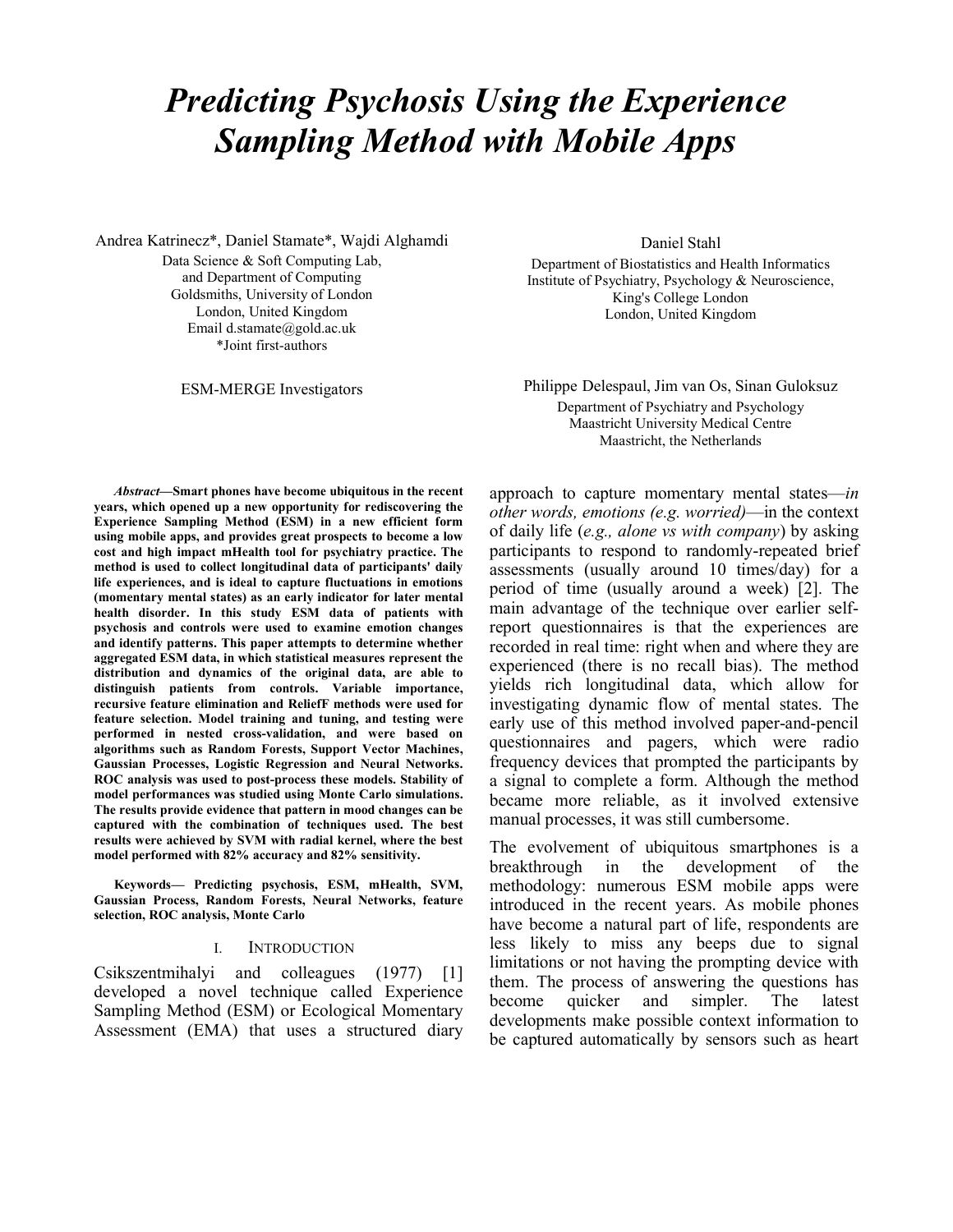rate or GPS location, enabling the study of interaction between mental and physiological processes in daily life. Due to the availability of the device and development of computational data processing, the ESM method has become extremely cost-effective. All these advantages encourage better response rates and more accurate results with less bias, and make it possible to obtain much larger sets of samples than earlier. The exploration of the new technique is still at its early stage, but the results are promising. A recent paper discusses potentials of the technique to be used in several clinical applications involving patients in the process of diagnosis and treatment, and shows how it can become a regular, low cost and high impact tool of clinical practice [2].

 Challenges in Psychiatry include the difficulty in classifying mental health disorders, where typically no clear boundaries exist between classes, and the same symptoms can indicate different disorders. Furthermore, assessment of patients is complex, based on evaluation and measurement of psychological, biological and social factors gathered from interviews, examinations and medical history. Recent research shows an increased interest in developing novel statistical and machine learning approaches to predicting psychosis [3]–[5]. Psychosis is a mental health problem often involving hallucinations or delusions, causing those affected to perceive or interpret things differently from people around them. In this study, we aimed to build a predictive modelling approach to differentiating patients with psychosis from controls. In particular, we intended to see whether it is possible to capture the patterns and the dynamics in emotion changes applying combined machine learning algorithms and statistical methods to ESM data. This approach was explored for the first time in psychiatric researches.

# II. METHODS

# A. Samples

Data were derived from the pooled ESM-MERGE dataset, which consisted of 510 variables and 98,480 observations, collected by 11 independent studies using the PsyMate mobile application [6]. The outcome variable status had 10 categories, and only two of them were kept for this analysis: psychotic patients and controls. This reduction retained 472 individuals including 260 patients with psychosis and 212 controls. The

participants answered a set of questions 10 times a day for a period of six days, which resulted in 60 observations from each individual.

# B. Variables

The variables extracted from the original dataset were the following:

- Subjective predictor variables: our main interest was to examine ten of the emotion (momentary mental state) variables; seven negative and three positive feelings were extracted from the original dataset: anxious, down, guilty, insecure, irritated, lonely, suspicious, and cheerful, relaxed and satisfied, respectively. All these variables were measured on a Likert scale with an uneven scale of 1-7 representing the intensity of the feeling, which was treated as an intervallevel scale in the analysis. An uneven scale is a symmetric scale with a neutral option represented by the middle value, in our case by level 4, which is also labelled verbally. This helps the interpretation of the scale levels to be unambiguous, bringing more reliability and validity into the study.
- Demographic predictor variables:, age and sex were also included as predictors. Age was expressed in a continuous numeric format. Sex included levels female and male.
- Outcome variable: status variable with levels psychotic patient and control.
- Variables *subject number*, *day number* and *beep* number were only used as a help during the aggregation process.

# C. Pre-processing

Invalid or missing age and sex values could be corrected based on other data related to the patients. Age was rounded down to the closest integer. Emotion related variables, originally expressed in strings, were converted to numeric data type. All data related to longer than six days were removed, to ensure that only initial patient records were considered (not monitoring treatment outcome).

As a result of patients not responding to beeps, there was a significant amount of missing data in the set. Only 75% of the data were complete cases, the rest were mostly beeps with missing data in all emotion variables. This did not affect our analysis,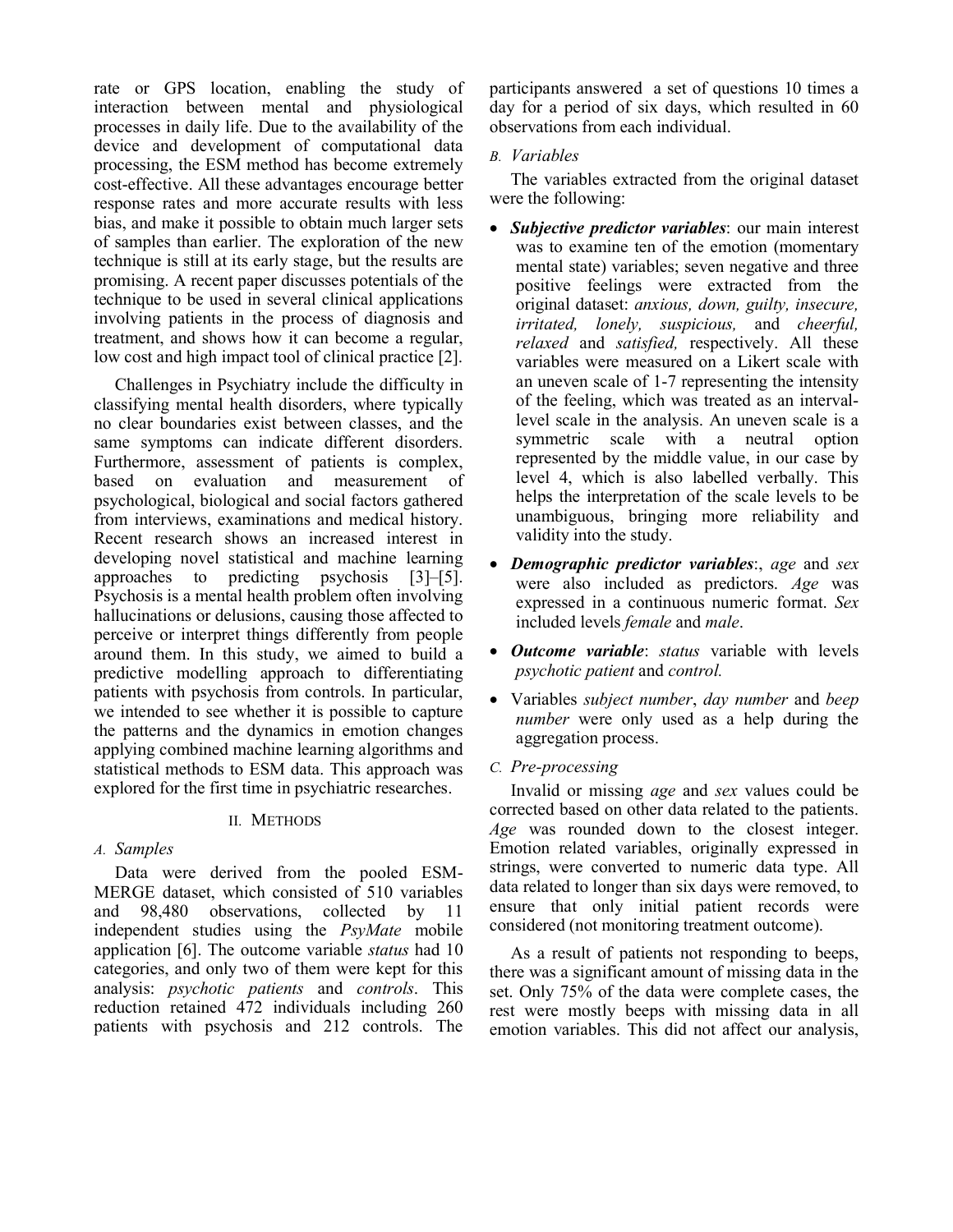as the machine learning algorithms were not directly applied to this set, but to an aggregated version of it.

## D. Data aggregation

As previous researches have already highlighted, the variance in emotion changes is able to characterise patients vs controls [2]. Our aim was to capture these characteristics, and use them for classification.

Velocity (the emotion changes between the successive beeps) and *acceleration* (the change rate of the emotion changes, i.e. the change in velocity) were introduced to represent the dynamics in the data.

- Calculating velocity: a new column was added for each emotion variable, where the difference between the value of the respective beep and the previous beep was recorded. Only differences for consecutive beeps within a day were calculated, to consider only short time emotion changes, in other cases NA was recorded.
- *Calculating acceleration:* a new column was added for each emotion variable, where the difference between the velocity of the respective beep and the previous beep was recorded.
- Calculating the absolute value of acceleration: a new column was added for each emotion variable, where the absolute value of the acceleration was recorded. This measure did not distinguish cases with opposite direction of speeding, but rather focused on the size of the change.

Following this, data aggregation was carried out on all four versions of the emotion variables (base, velocity, acceleration and absolute value of acceleration), replacing the 60 beeps of each individual with distribution representative statistics of those 60 observations. This way each person was represented by one row of descriptive statistics reflecting the distribution of the data within that person's observations.

Based on which aggregated variables were included in the datasets, four different types of sets were created:

 $\bullet$  Base = Base data

- $Velo = Base data + velocity$
- $Acc = Base data + velocity + acceleration$
- Acc abs = Base data + velocity + acceleration in absolute value

Two different rules were used to aggregate the beep collected values:

- *V1*: Six new measures were introduced to represent each variable: the minimum and maximum value of all observations, the 0.25, 0.5 and 0.75 quantiles, and the interquartile range within each person.
- *V2*: Four new measures were used to represent each variable: the 0.1, 0.5 and 0.9 quantiles, and the interquartile range.

The above two aggregation rules applied to the four types of datasets created eight different aggregated datasets. Apart from the aggregated data, the demographic details of gender and age as predictors, and variable status as outcome variable also was added to each of the eight datasets. These eight datasets were used for further exploration in this analysis.

TABLE I. CALCULATING VELOCITY, ACCELERATION AND ABSOLUTE VALUE OF ACCELERATION DEMONSTRATED ON ANXIOUS EMOTION

| Subj. | Day            | Beep | <b>Status</b> | Anx.           | Anx.<br>velo | Anx.<br>acc    | Anx.<br>abs(acc) |
|-------|----------------|------|---------------|----------------|--------------|----------------|------------------|
| 244   | $\overline{2}$ |      | patient       | $\overline{c}$ | NA           | NA             | NA               |
| 244   | $\mathfrak{D}$ | 2    | patient       | 4              | 2            | NA             | NA               |
| 244   | $\overline{2}$ | 3    | patient       | $\overline{2}$ | $-2$         | -4             | 4                |
| 244   | $\overline{2}$ | 4    | patient       |                | -1           |                |                  |
| 244   | $\overline{2}$ | 5    | patient       |                | $\theta$     |                |                  |
| 244   | $\overline{2}$ | 6    | patient       | 4              | 3            | 3              | 3                |
| 244   | $\overline{2}$ | 7    | patient       | 4              | $\theta$     | $-3$           | 3                |
| 244   | $\overline{2}$ | 8    | patient       | 3              | $-1$         | -1             |                  |
| 244   | $\overline{2}$ | 9    | patient       | 4              |              | $\overline{c}$ | 2                |
| 244   | $\overline{2}$ | 10   | patient       | 3              | -1           | $-2$           | 2                |

# 'No variance' and high correlation removal

Some median velocity and acceleration variables were found with almost no variation in the data, most observations being zero. These were noninformative and were removed to eliminate noise.

As positive and negative feelings usually come together, correlation was generally strong within the variables. Spearman rank correlation was computed on the variables in order to remove very high correlation as an option for pre-processing. Different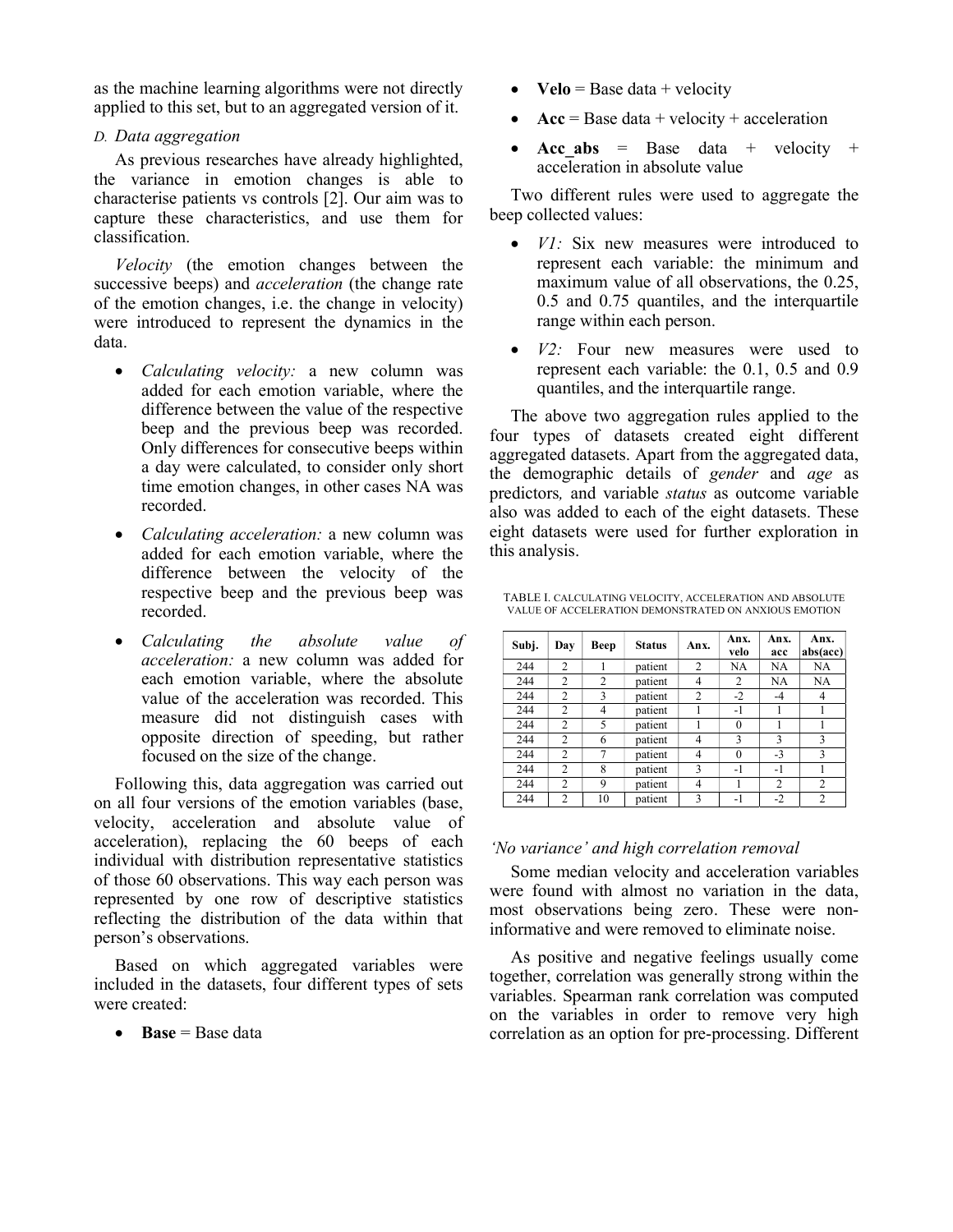cut-offs for correlation were tried such as 0.9, 0.85 and 0.8, to see which worked better for the predictive modelling performance.

## E. Feature selection

 Some models such as Logistic Regression, Neural Networks and Support Vector Machines are negatively affected by too large number of variables [7]. Three feature selection methods were tried for dimensionality reduction:

- feature ranking by importance using Learning Vector Quantization with repeated sampling
- a backwards feature selection method, recursive feature elimination built on the Random Forest algorithm
- ReliefF [8] feature selection with permutation test [9] based on 2000 random permutations. For instance, features with an observed Relief score corresponding to a distance of at least 1.96 standard deviations from the centre of the normal distribution built with the Relief scores repeatedly calculated 2000 times with permuted labels, were selected for further processing, based on the application of the permutation test with significance level alpha=0.05. The example of such a variable *irritated.q0.9* is indicated in Fig. 1.

FIGURE 1. THE DASHED LINE CORRESPONDING TO OBSERVED RELIEF SCORE=0.057 FOR IRRITATED.Q0.9 VARIABLE IS SUFFICIENTLY FAR AWAY FROM THE CENTRE OF NORMAL DISTRIBUTION OF THE VARIABLE'S RELIEF SCORES BASED ON 2000 PERMUTATIONS OF LABELS. THIS INDICATES PREDICTIVE POWER FOR IRRITATE.Q0.9.



As part of our objectives, we would like to gain more understanding of what variables have strong associations to the classes, to be used as practical clinical information. To achieve this, feature selection was performed on the best performing datasets, and the results were compared.

## F. Principal component analysis

As an alternative dimensionality reduction method, PCA was performed on the eight datasets. As a large number of variables had a skewed distribution, Box-Cox transformation [7] was applied in this process to correct for skewness. A number of principal components were selected to cover over 80% of the variance in the data. The coordinates for the new dimensions were calculated for each row, and with the outcome variable status added, eight PCA datasets were created. The number of principal components used in the new datasets were between 8 and 15.

Logistic Regression, Support Vector Machine, Random Forest, Gaussian Process and Neural Network algorithms were applied to the new datasets to determine whether there was a significant association between the classes and the principal components.

We enlarged the data analyses process by creating 8 additional datasets, where PCA datasets were combined with the original sets, which were then used for model building with the Random Forest algorithm. Adding PCA variables to a decision tree based model allows using linear combinations of variables (given in this case by the principal components) in the test nodes. In this case the decision borders do not have to be parallel with the variable axes, allowing more flexibility in computing a class.

# G. Machine learning techniques

Model training and tuning, and testing were performed in a nested cross-validation, comprising a 5-fold outer cross validation, and a 10-fold inner cross validation. Models were based on algorithms such as Random Forests, Support Vector Machines (linear, polynomial and radial kernel), Gaussian Processes (linear, polynomial and radial kernel), Logistic Regression (with and without stepwise model selection by Akaike Information Criterion (AIC)), and Neural Networks (with one hidden layer). Models were tuned in the inner cross validation based on the AUC criterion. ROC analysis was used to post-process these models by further splitting the hold-out folds from the outer cross validation, and using parts of these hold-out data for finding the best probability cut-offs for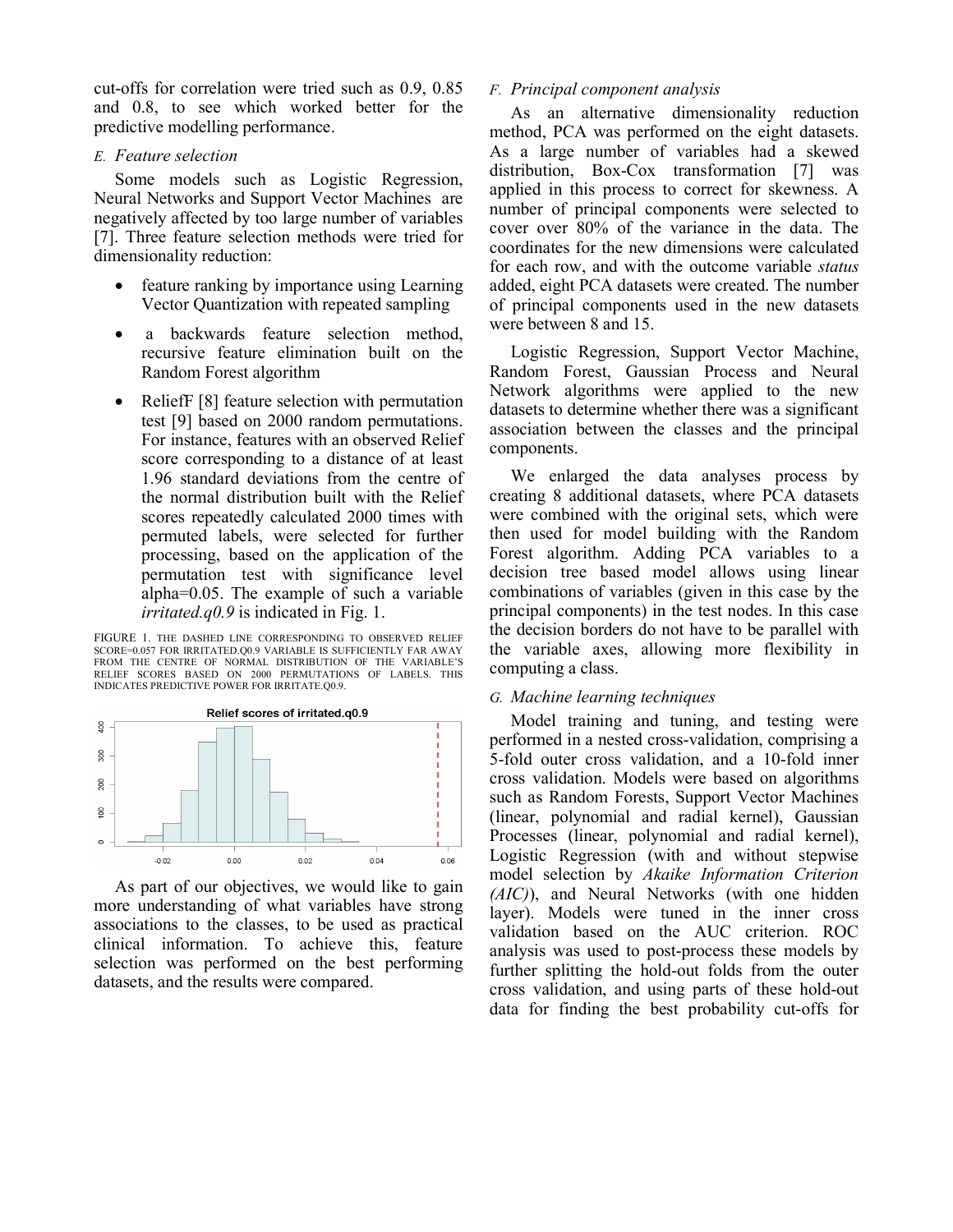balancing sensitivity and specificity, and the other parts for testing the models.

## H. Monte Carlo simulation

The stability of good models was tested using Monte Carlo simulation. The method involved a number of repetitions of the nested cross validation – in our case 100 times. Performance metrics of accuracy, area under the curve (AUC), Cohen's kappa statistic, sensitivity and specificity were evaluated and recorded in each experiment. The results were visualised using boxplots to capture the performance capability and stability of models. Finally, those models were chosen that consistently provided the best results.

#### I. Hardware and software

Monte Carlo simulation in our framework involving model tuning as part of the nested cross validation, is computationally expensive procedure, therefore a robust framework was required. Parallel processing was performed on a data analytics cluster of 11 servers with Xeon processors and 832GB fast RAM. The R software was used with a number of packages, including *caret*, *pROC*, *MASS*, *e1071*, CORElearn, randomForest, ggplot2, data.table, mclust, stringi, spatstat, plyr, DMwR, arm, AppliedPredictiveModeling, doParallel, kernlab and H2O.

#### III. RESULTS

#### A. Predictive modelling

The modelling results have brought some interesting and consistent findings.

It stands out, that nearly all of the 20 best performing models were based on datasets produced by V2 aggregation. This indicates that minimum and maximum values of mood ratings are not the most important characteristics to distinguish patients and healthy people. Secondly, the 0.1 and 0.9 quantiles of the mood ratings are more informative to predict classes than the first and third quartiles.

Another remarkable aspect is that datasets also including acceleration information, especially in its normal form, were more likely to produce a successful model, than sets with only base data and velocity data.

The top 20 models were based on algorithms such as Random Forest, Gaussian Process, and Support Vector Machines with radial and polynomial kernels. Many models built with principal components also achieved good results. This confirms that there exists a pattern in the data, as several different techniques were able to capture it.

The best performing feature selection technique was the ReliefF method [8], therefore it was our major feature selection method in this study.

All the best three results were achieved by the datasets including base, velocity and acceleration data in normal values, and with  $V2$  aggregation applied. The very best result was produced by a Support Vector Machine with radial kernel on the dataset with Spearman correlation over 0.9 removed and feature selection performed by the ReliefF method, in which only variables with an observed Relief score corresponding to a p-value lower than 0.1 in the permutation test were retained. The second best result was achieved by a Support Vector Machine with polynomial kernel on the dataset after the same correlation removal and feature selection process. The third best performer was a Gaussian Process algorithm with radial kernel (GP Radial), performed on the principal components of the dataset. The performances of the best 3 models are displayed in Tables II and III.

TABLE II. BEST RESULTS OF THE 3 TOP PERFORMING MODELS

| Method               | bles | ation | <i>Naria</i> Aggreg Dim Red                                    | <b>AUC</b> | <b>Sens</b> | <b>Spec</b> | Accur Kappa                        |  |
|----------------------|------|-------|----------------------------------------------------------------|------------|-------------|-------------|------------------------------------|--|
| <b>SVM</b><br>Radial | acc  | V2    | $\frac{ReliefF+}{Corr rem}$ 0.8639 0.8192 0.8255 0.8220 0.6419 |            |             |             |                                    |  |
| <b>SVM</b><br>Poly   | acc  | V2    | $\frac{ReliefF+}{Corr rem}$ 0.8435 0.7885 0.8113 0.7987 0.5959 |            |             |             |                                    |  |
| GP<br>Radial         | acc  | V2    | PCA                                                            |            |             |             | 0.8216 0.7808 0.7925 0.7860 0.5700 |  |

TABLE III. MONTE CARLO 100 EXPERIMENTS AVERAGE RESULTS OF THE 3 TOP PERFORMING MODELS

| Method               | bles | ation          | Varia Aggreg Dim Red   | <b>AUC</b> | <b>Sens</b>                                  | <b>Spec</b> | Accur Kappa |  |
|----------------------|------|----------------|------------------------|------------|----------------------------------------------|-------------|-------------|--|
| <b>SVM</b><br>Radial | acc  | V <sub>2</sub> | $ReliefF+$<br>Corr rem |            | $0.8459$   0.7706   0.7957   0.7819   0.5623 |             |             |  |
| <b>SVM</b><br>Poly   | acc  | V <sub>2</sub> | $Relieff+$<br>Corr rem |            | $0.8300$   0.7481   0.7828   0.7637   0.5264 |             |             |  |
| <b>GP</b><br>Radial  | acc  | V <sub>2</sub> | <b>PCA</b>             |            | 0.8157 0.7582 0.7535 0.7561 0.5093           |             |             |  |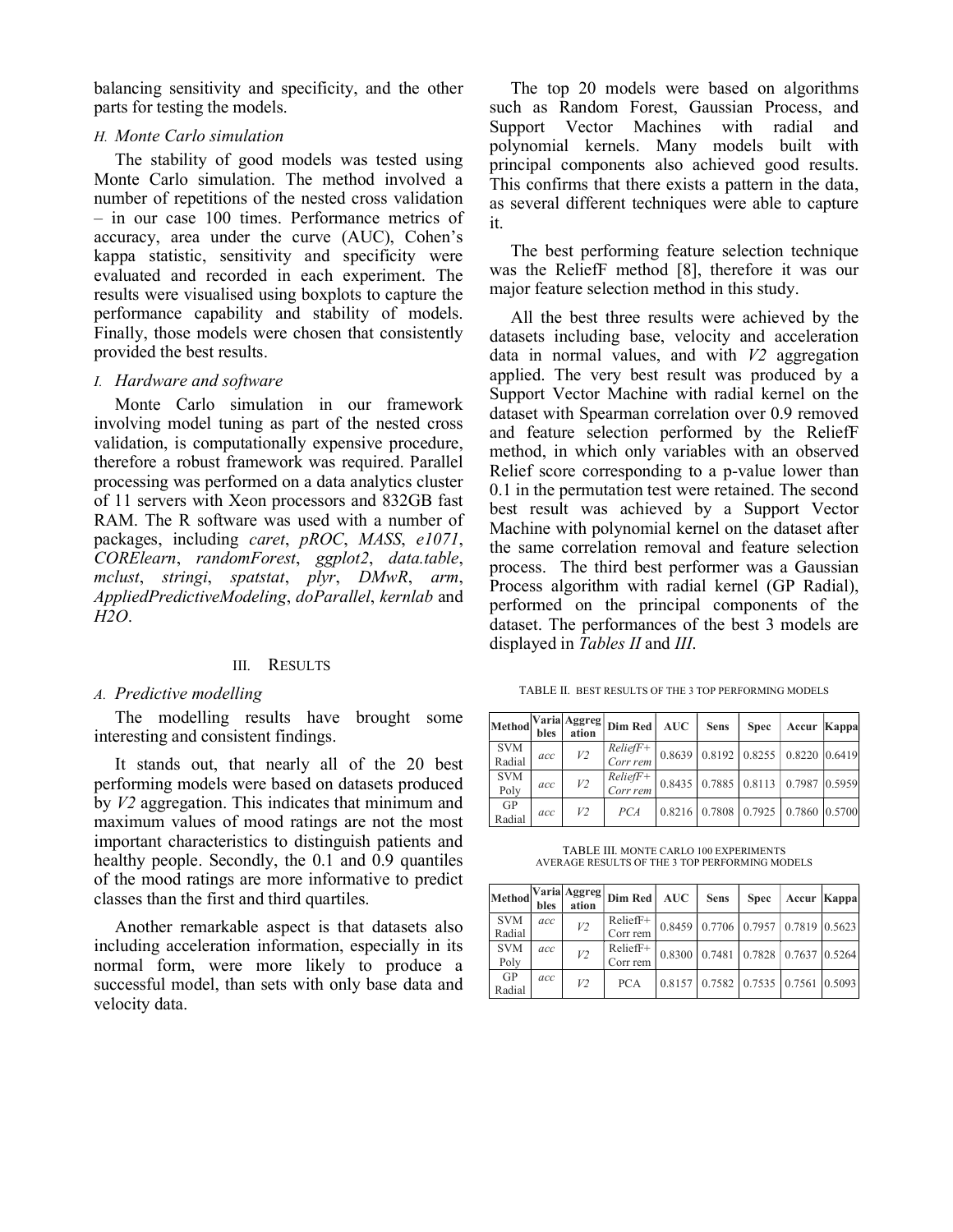FIGURE 2. BOXPLOTS SHOWING PERFORMANCE RESULTS OF THE TOP 3 MODELS IN MONTE CARLO 100 EXPERIMENTS



FIGURE 3. ROC CURVES OF THE 3 TOP MODELS



The performances of the top 3 models are reflected also in Figures 2 and 3.

 Random Forest was slightly behind in performance, achieving accuracy results around 73%. Generally, the algorithm worked best on the datasets comprising also the principal components. Neural Networks and Logistic Regression algorithms performed with around 70% accuracy.

#### B. Feature analysis

Feature analysis was carried out on the *acc* dataset with  $V2$  aggregation applied, as this dataset was the most successful in predicting classes. Table  $IV$  shows the top results of feature selection with variable importance of learning vector quantisation model, recursive feature elimination, and ReliefF methods applied to this dataset. Both the varImp(LVQ) and RFE methods show several acceleration measures amongst the top features, while none of them have highlighted importance of any velocity measures. The ReliefF method showed only velocity related variables amongst the top ten, and no acceleration measures.

Acceleration is calculated as the difference between two consecutive velocity values (i.e. emotion changes), therefore velocity only considers emotion levels at two consecutive beeps, and acceleration considers three. If an emotion was changing slowly in the same direction within three consecutive beeps, acceleration was small, but if an emotion changed direction, acceleration was higher. This way acceleration is able to capture 'emotion spikes' ('up-and-downs'), while velocity only captures one step of emotion change ('up' or 'down'). Acceleration is useful with variables if quick jump in emotion (large value in velocity) can normally occur in both classes, but only patients with psychosis are likely to have these dramatic changes also in the opposite direction within the short period of three beeps time.

The most informative statistical measure was the 0.9 quantile, and for acceleration variables also the interquartile range.

The most occurring variables were *anxious* and insecure, both in their emotional level as well as in their acceleration forms. Suspicious occurred in its emotional level and its velocity forms. Cheerful, feeling down and lonely carried information in their emotional level form. Satisfied and relaxed variables also held little predictive information in their level form. The least power was shown by *irritated*, *guilty* and gender.